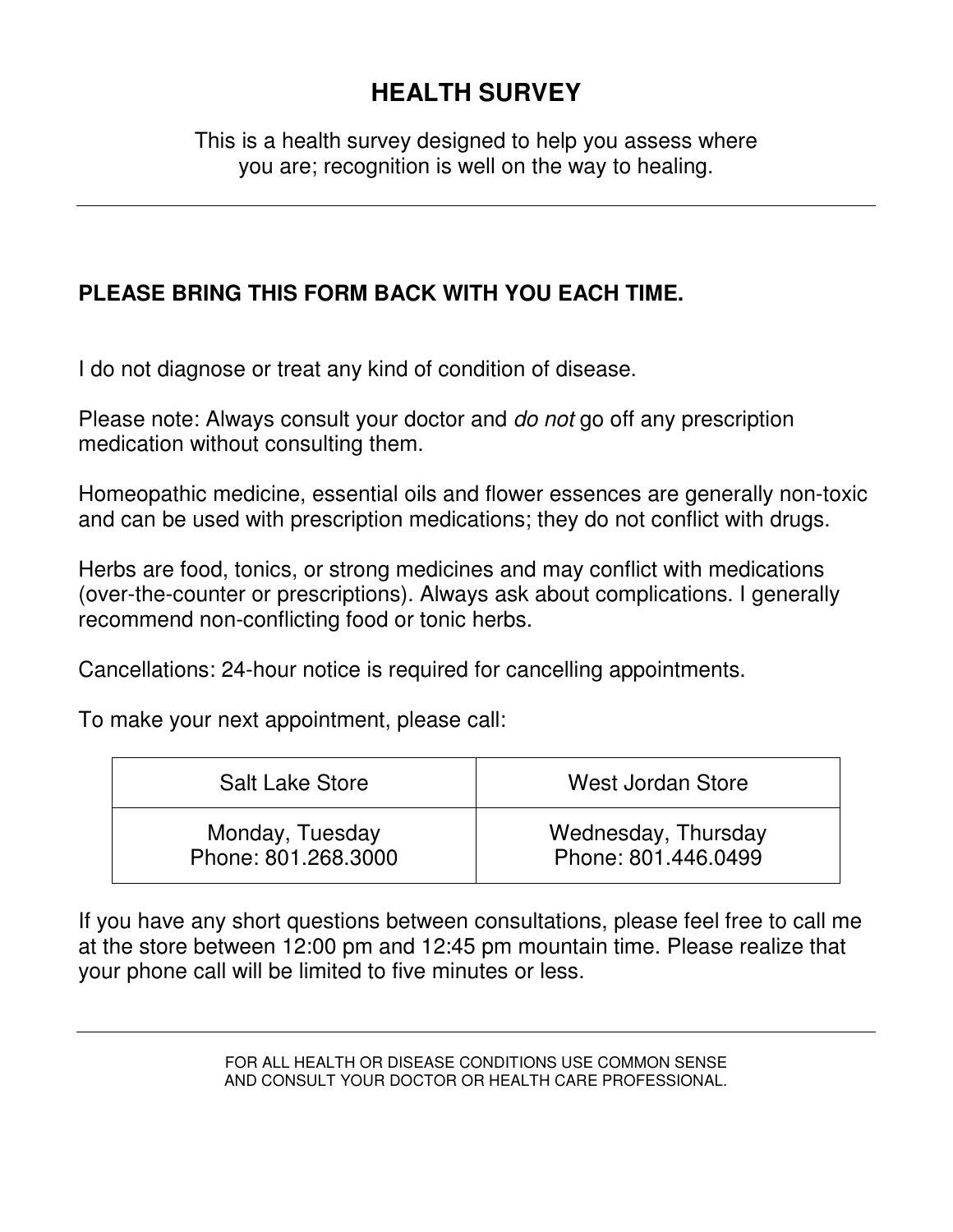|                                                                          |                                                                                   | _Age: _____________________ |
|--------------------------------------------------------------------------|-----------------------------------------------------------------------------------|-----------------------------|
|                                                                          |                                                                                   |                             |
|                                                                          |                                                                                   |                             |
| Sex: (you must be male or female)<br><b>Male</b><br><b>Female</b>        |                                                                                   |                             |
| If female, check all that apply<br><b>Pre-puberty</b> (not menstruating) |                                                                                   |                             |
| <b>Menstruating</b>                                                      |                                                                                   |                             |
|                                                                          |                                                                                   |                             |
| Menstrual period is:<br>Regular<br>Irregular                             | How many days between menstrual periods?<br>Heavy bleeding<br>Heavy cramping      |                             |
| <b>PMS</b>                                                               |                                                                                   |                             |
|                                                                          |                                                                                   |                             |
| <b>Infertility</b>                                                       |                                                                                   |                             |
|                                                                          |                                                                                   |                             |
|                                                                          |                                                                                   |                             |
|                                                                          |                                                                                   |                             |
|                                                                          |                                                                                   |                             |
|                                                                          |                                                                                   |                             |
| <b>Menopause</b>                                                         |                                                                                   |                             |
| Partial hysterectomy<br>Full hysterectomy<br><b>Dryness</b>              | Hot flashes - how often?<br>Describe them along with the time of day they happen: |                             |

Note: Hormonal imbalances of all kinds include emotional symptoms such as irritability, mood swings, anxiety, memory problems, concentration, libido changes, crying, etc… Hormonal changes are often ignored by western medicine (post-partum blues, etc.) and erroneously treated with anti-depressants, etc.

\_\_\_\_\_\_\_\_\_\_\_\_\_\_\_\_\_\_\_\_\_\_\_\_\_\_\_\_\_\_\_\_\_\_\_\_\_\_\_\_\_\_\_\_\_\_\_\_\_\_\_\_\_\_\_\_\_\_\_\_\_\_\_\_\_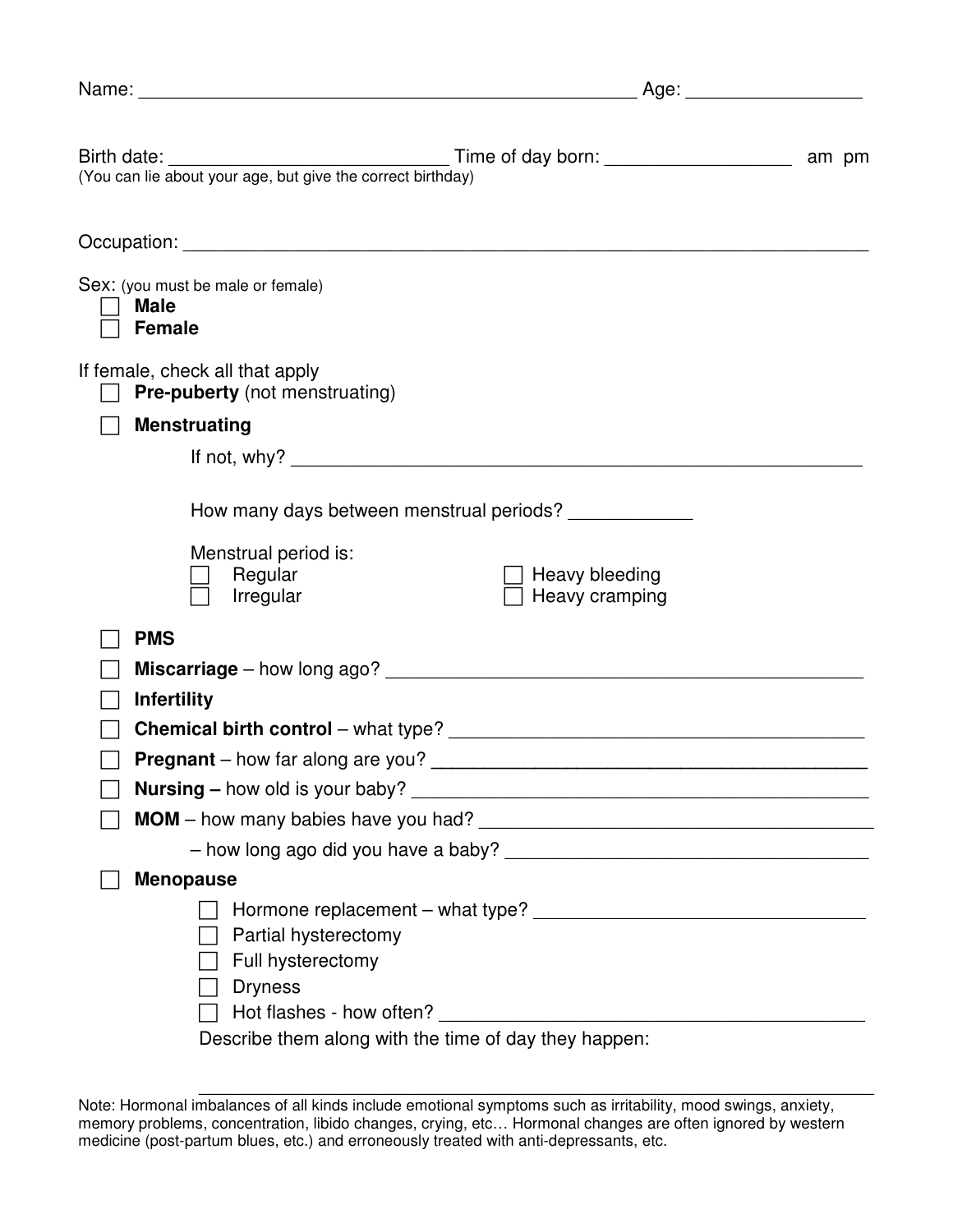### **PRESCRIPTION MEDICATIONS**

| Drug name | Year Started (how long used it?)                                                                                                                                                                                                                                                                                                                                                                                                                                                       | Reason |
|-----------|----------------------------------------------------------------------------------------------------------------------------------------------------------------------------------------------------------------------------------------------------------------------------------------------------------------------------------------------------------------------------------------------------------------------------------------------------------------------------------------|--------|
|           | $\begin{array}{c} \n\textbf{1} \quad \textbf{1} \quad \textbf{1} \quad \textbf{1} \quad \textbf{1} \quad \textbf{1} \quad \textbf{1} \quad \textbf{1} \quad \textbf{1} \quad \textbf{1} \quad \textbf{1} \quad \textbf{1} \quad \textbf{1} \quad \textbf{1} \quad \textbf{1} \quad \textbf{1} \quad \textbf{1} \quad \textbf{1} \quad \textbf{1} \quad \textbf{1} \quad \textbf{1} \quad \textbf{1} \quad \textbf{1} \quad \textbf{1} \quad \textbf{1} \quad \textbf{1} \quad \textbf$ |        |
|           |                                                                                                                                                                                                                                                                                                                                                                                                                                                                                        |        |
|           | $\begin{array}{c} \hline \text{3.} \end{array}$                                                                                                                                                                                                                                                                                                                                                                                                                                        |        |
|           | 4.                                                                                                                                                                                                                                                                                                                                                                                                                                                                                     |        |
|           |                                                                                                                                                                                                                                                                                                                                                                                                                                                                                        |        |
|           | $6.$                                                                                                                                                                                                                                                                                                                                                                                                                                                                                   |        |
|           | 7.                                                                                                                                                                                                                                                                                                                                                                                                                                                                                     |        |
|           | $8. \qquad \qquad 8. \qquad \qquad 8. \qquad \qquad 8. \qquad \qquad 8. \qquad \qquad 8. \qquad \qquad 8. \qquad \qquad 8. \qquad \qquad 8. \qquad \qquad 8. \qquad \qquad 8. \qquad \qquad 8. \qquad \qquad 8. \qquad \qquad 8. \qquad \qquad 8. \qquad \qquad 8. \qquad \qquad 8. \qquad \qquad 8. \qquad \qquad 8. \qquad \qquad 8. \qquad \qquad 8. \qquad \qquad 8. \qquad \qquad 8. \qquad \qquad 8. \qquad \qquad 8. \q$                                                        |        |
|           |                                                                                                                                                                                                                                                                                                                                                                                                                                                                                        |        |
|           | 10.                                                                                                                                                                                                                                                                                                                                                                                                                                                                                    |        |
|           |                                                                                                                                                                                                                                                                                                                                                                                                                                                                                        |        |
|           | 12.                                                                                                                                                                                                                                                                                                                                                                                                                                                                                    |        |
|           |                                                                                                                                                                                                                                                                                                                                                                                                                                                                                        |        |
|           |                                                                                                                                                                                                                                                                                                                                                                                                                                                                                        |        |
|           | $14. \qquad \qquad \overbrace{\qquad \qquad }$                                                                                                                                                                                                                                                                                                                                                                                                                                         |        |
| 15.       |                                                                                                                                                                                                                                                                                                                                                                                                                                                                                        |        |

Note: Antacids (acid blockers) stop stomach acid needed for proper digestion and are often a cause or contributor of anemia, mineral mal-absorption, and OSTEOPOROSIS. GERD or heartburn may be a sign of stomach irritation, not too much stomach acid. It just feels that way.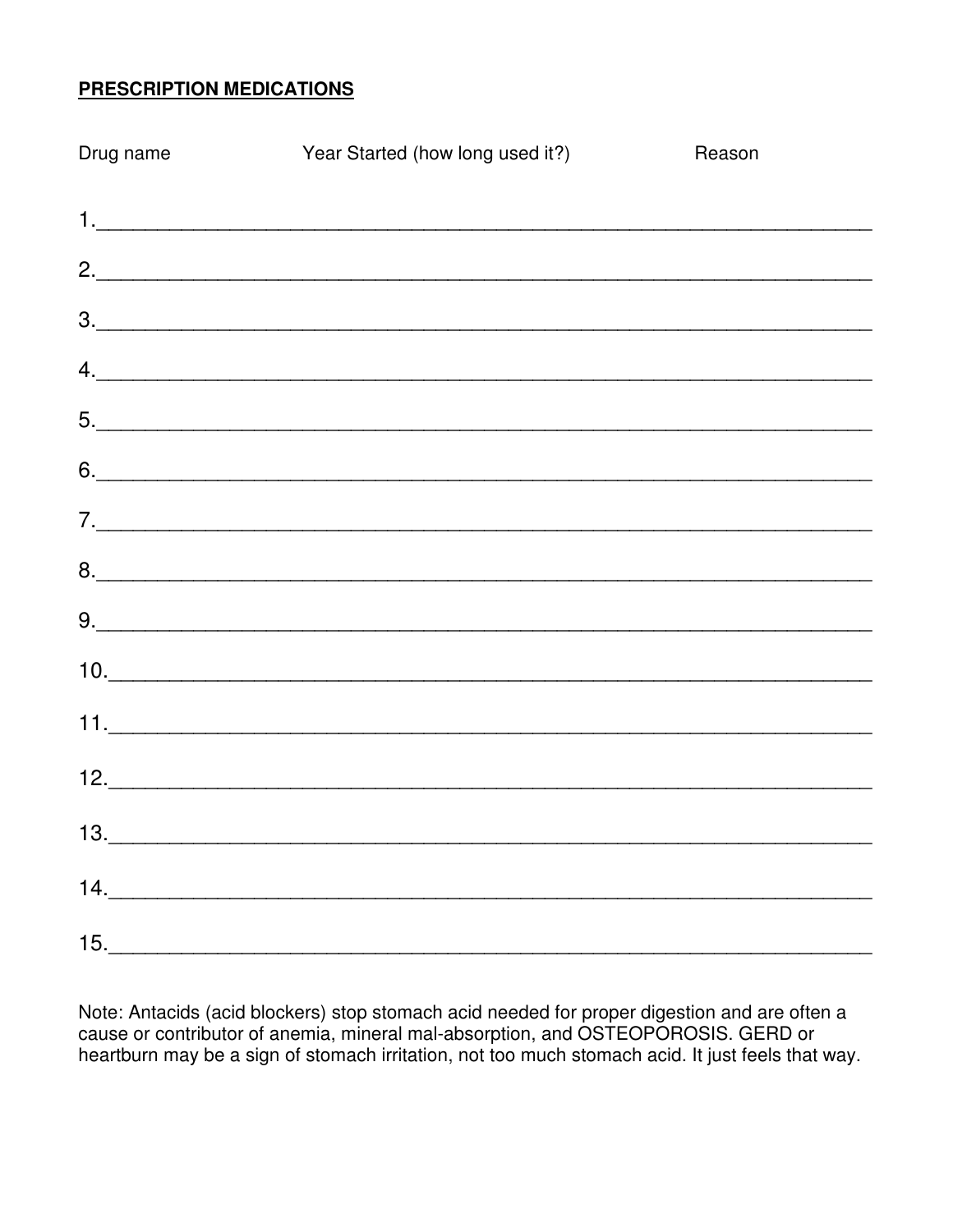## NON PRESCRIPTION MEDICATIONS (Over-the-counter)

| Drug name                               | Year Started (how long used it?)                                                                                                                                                                                                                                                                                                                                                                                                                                                                                                                    | Reason |
|-----------------------------------------|-----------------------------------------------------------------------------------------------------------------------------------------------------------------------------------------------------------------------------------------------------------------------------------------------------------------------------------------------------------------------------------------------------------------------------------------------------------------------------------------------------------------------------------------------------|--------|
|                                         | $\begin{array}{c} \n\textbf{1.} \quad \textbf{1.} \quad \textbf{1.} \quad \textbf{1.} \quad \textbf{1.} \quad \textbf{1.} \quad \textbf{1.} \quad \textbf{1.} \quad \textbf{1.} \quad \textbf{1.} \quad \textbf{1.} \quad \textbf{1.} \quad \textbf{1.} \quad \textbf{1.} \quad \textbf{1.} \quad \textbf{1.} \quad \textbf{1.} \quad \textbf{1.} \quad \textbf{1.} \quad \textbf{1.} \quad \textbf{1.} \quad \textbf{1.} \quad \textbf{1.} \quad \textbf{$                                                                                         |        |
|                                         |                                                                                                                                                                                                                                                                                                                                                                                                                                                                                                                                                     |        |
|                                         |                                                                                                                                                                                                                                                                                                                                                                                                                                                                                                                                                     |        |
|                                         | $\begin{array}{c} \n4. \quad \textcolor{blue}{\textbf{1} \cdot \textbf{1}} \quad \textcolor{blue}{\textbf{1} \cdot \textbf{1}} \quad \textcolor{blue}{\textbf{1} \cdot \textbf{1}} \quad \textcolor{blue}{\textbf{1} \cdot \textbf{1}} \quad \textcolor{blue}{\textbf{1} \cdot \textbf{1}} \quad \textcolor{blue}{\textbf{1} \cdot \textbf{1}} \quad \textcolor{blue}{\textbf{1} \cdot \textbf{1}} \quad \textcolor{blue}{\textbf{1} \cdot \textbf{1}} \quad \textcolor{blue}{\textbf{1} \cdot \textbf{1}} \quad \textcolor{blue}{\textbf$          |        |
|                                         | 5.                                                                                                                                                                                                                                                                                                                                                                                                                                                                                                                                                  |        |
| <b>NATURAL SUPPLEMENTS (Herbs, etc)</b> |                                                                                                                                                                                                                                                                                                                                                                                                                                                                                                                                                     |        |
| Supplement name                         |                                                                                                                                                                                                                                                                                                                                                                                                                                                                                                                                                     | Reason |
|                                         |                                                                                                                                                                                                                                                                                                                                                                                                                                                                                                                                                     |        |
|                                         |                                                                                                                                                                                                                                                                                                                                                                                                                                                                                                                                                     |        |
|                                         | 3.                                                                                                                                                                                                                                                                                                                                                                                                                                                                                                                                                  |        |
|                                         | 4.                                                                                                                                                                                                                                                                                                                                                                                                                                                                                                                                                  |        |
|                                         | 5.                                                                                                                                                                                                                                                                                                                                                                                                                                                                                                                                                  |        |
| 6.                                      |                                                                                                                                                                                                                                                                                                                                                                                                                                                                                                                                                     |        |
|                                         | $\begin{array}{c} \n\text{7.} \quad \text{---} \quad \text{---} \quad \text{---} \quad \text{---} \quad \text{---} \quad \text{---} \quad \text{---} \quad \text{---} \quad \text{---} \quad \text{---} \quad \text{---} \quad \text{---} \quad \text{---} \quad \text{---} \quad \text{---} \quad \text{---} \quad \text{---} \quad \text{---} \quad \text{---} \quad \text{---} \quad \text{---} \quad \text{---} \quad \text{---} \quad \text{---} \quad \text{---} \quad \text{---} \quad \text{---} \quad \text{---} \quad \text{---} \quad$   |        |
|                                         | $8. \qquad \qquad 8. \qquad \qquad 8. \qquad \qquad 1. \qquad \qquad 8. \qquad \qquad 1. \qquad \qquad 1. \qquad \qquad 1. \qquad \qquad 1. \qquad \qquad 1. \qquad \qquad 1. \qquad \qquad 1. \qquad \qquad 1. \qquad \qquad 1. \qquad \qquad 1. \qquad \qquad 1. \qquad \qquad 1. \qquad \qquad 1. \qquad \qquad 1. \qquad \qquad 1. \qquad \qquad 1. \qquad \qquad 1. \qquad \qquad 1. \qquad \qquad 1. \qquad \qquad 1. \q$                                                                                                                     |        |
|                                         | $9.$                                                                                                                                                                                                                                                                                                                                                                                                                                                                                                                                                |        |
|                                         | $\begin{array}{c} \n 10. \quad \text{Simplies} \quad \text{Simplies} \quad \text{Simplies} \quad \text{Simplies} \quad \text{Simplies} \quad \text{Simplies} \quad \text{Simplies} \quad \text{Simplies} \quad \text{Simplies} \quad \text{Simplies} \quad \text{Simplies} \quad \text{Simplies} \quad \text{Simplies} \quad \text{Simplies} \quad \text{Simplies} \quad \text{Simplies} \quad \text{Simplies} \quad \text{Simplies} \quad \text{Simplies} \quad \text{Simplies} \quad \text{Simplies} \quad \text{Simplies} \quad \text{Simplies}$ |        |
|                                         | 11.                                                                                                                                                                                                                                                                                                                                                                                                                                                                                                                                                 |        |

(Additional supplements may be written on the back of this page.)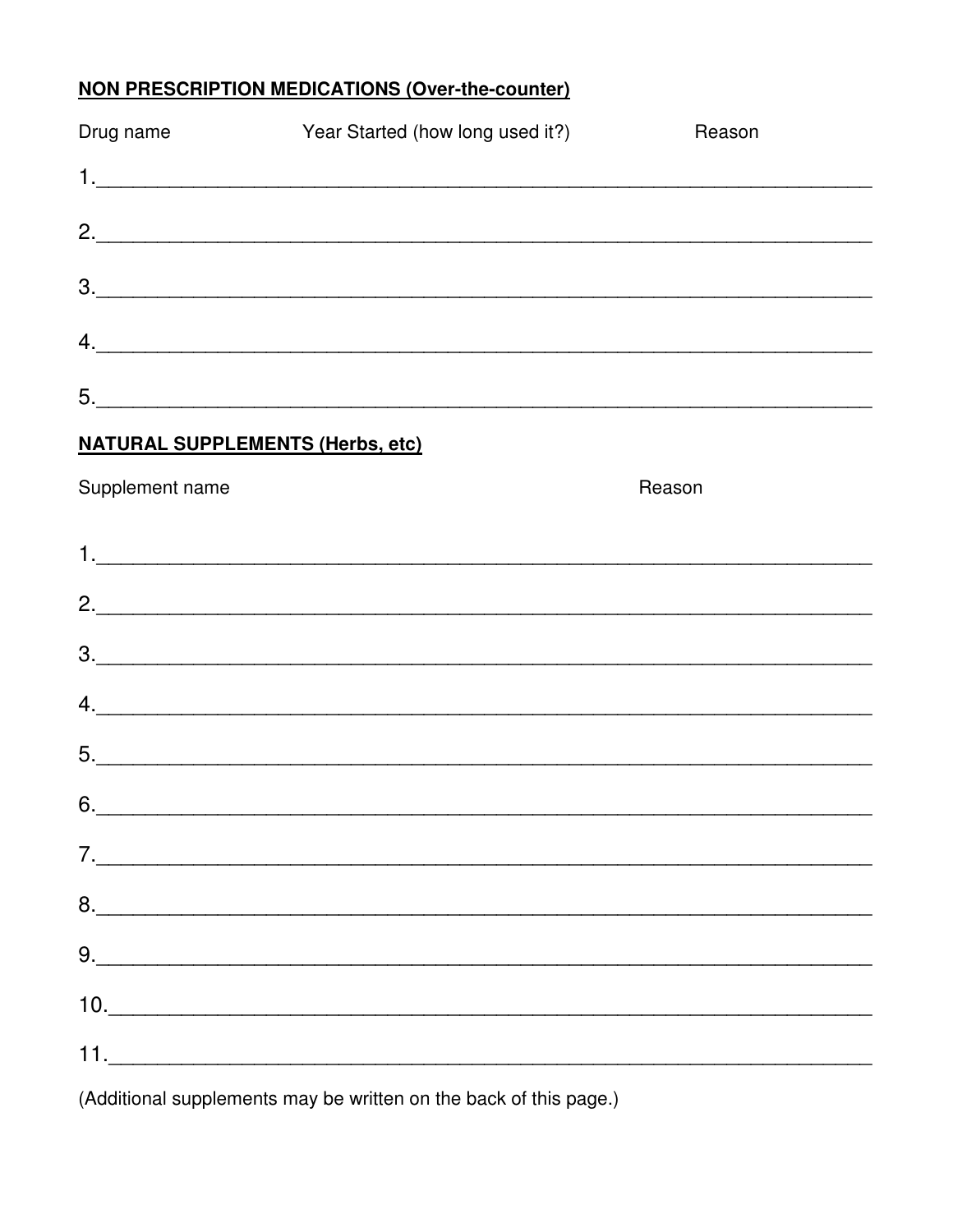| My main concern(s) for coming today is: |  |
|-----------------------------------------|--|
|-----------------------------------------|--|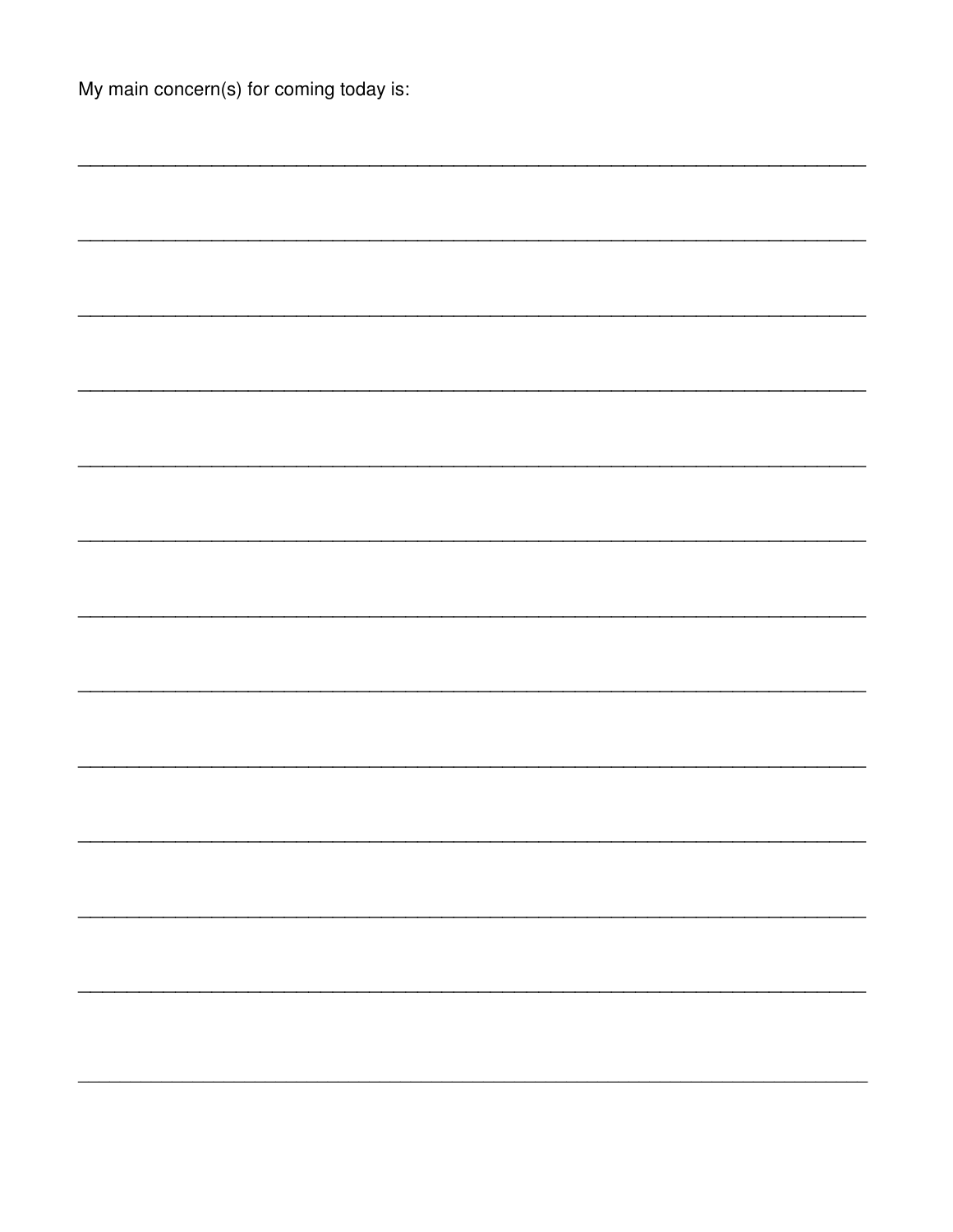#### **Social circumstances:**

I am…

| Single                                                                                 | Divorced, how long? ______________ |
|----------------------------------------------------------------------------------------|------------------------------------|
| Partner, how long?                                                                     | Widowed, how long? ______________  |
| Married, how long? _______________                                                     |                                    |
|                                                                                        |                                    |
|                                                                                        |                                    |
| If you have a partner, do you go out on regular dates?                                 |                                    |
| Yes                                                                                    | No.                                |
| If yes, how often?                                                                     |                                    |
| More than once a week                                                                  | Infrequent                         |
| Once a week                                                                            | Almost never                       |
| Cometimes noonle leus their northean but den't norticulerly like them. A wise mon ones |                                    |

Sometimes people love their partners, but don't particularly like them. A wise man once determined how much you like someone by how much time, energy, and money you spend on them. Are you fooling yourself? Relationships can make or break your health.

#### **Make a commitment to your partnership to go out at least once a week.**

| Intimacy:<br>My *sex drive is:                                                                                                         |                           |                           |
|----------------------------------------------------------------------------------------------------------------------------------------|---------------------------|---------------------------|
| Low                                                                                                                                    | Medium                    | High                      |
| Has there been a change in habits or desires over the last few weeks or months?                                                        |                           |                           |
| Yes<br>No                                                                                                                              | Less interested in<br>sex | More interested in<br>sex |
| والمراوا وماروسه وامرسها وسيسام للمتموم ومستملو اللمتمركم بمميز والمستطلق والمناس أستناء والمستحدث والمستمر المستحل والمستحل والمستحدث |                           |                           |

If you have lost your sex drive, it is often the use of anti-depressant drugs or chemical birth control methods or hormonal shifts due to onset of sex, pregnancy, miscarriage, or other emotional traumas. High blood pressure medications can cause impotence in men.

A hint to MALES – women often feel sexier about partners that can express their feelings rather than that "cold grope in the middle of the night."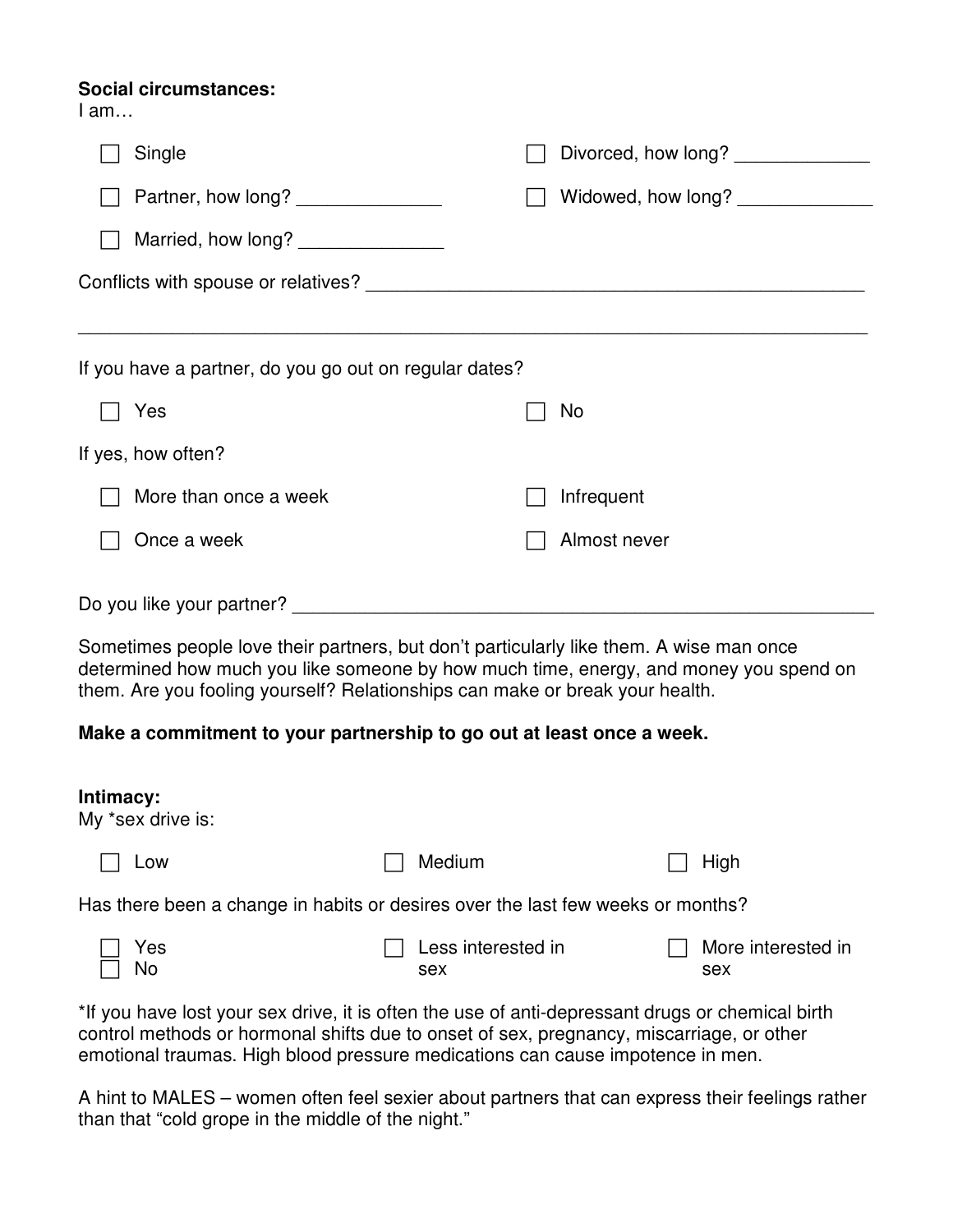| <b>Bowel habits:</b><br>How many bowel movements are you having daily? ________________ weekly? _____________                                                                                                                                                       |                                       |
|---------------------------------------------------------------------------------------------------------------------------------------------------------------------------------------------------------------------------------------------------------------------|---------------------------------------|
| Less often                                                                                                                                                                                                                                                          | Using laxatives                       |
| Do you have                                                                                                                                                                                                                                                         |                                       |
| Hemorrhoids?                                                                                                                                                                                                                                                        | Diarrhea?                             |
| Do you have other bowel challenges?                                                                                                                                                                                                                                 |                                       |
| <b>IBS</b>                                                                                                                                                                                                                                                          | Crohn's<br>Polyps                     |
| <b>Emotional/Spiritual:</b><br>How much time do you spend each day to commune with your inner self or God? (These<br>activities can include prayer, meditation, scripture study, etc.) This is a part of your physical<br>health, just as surely as any other part. |                                       |
| Every day<br>Once a week                                                                                                                                                                                                                                            | Occasionally<br><b>Almost Never</b>   |
| Sleep schedule:<br>In general, what time do you go to sleep? __________________ pm                                                                                                                                                                                  | am                                    |
|                                                                                                                                                                                                                                                                     | pm                                    |
| How many hours of sleep do you get per night?                                                                                                                                                                                                                       |                                       |
|                                                                                                                                                                                                                                                                     |                                       |
| Check all that apply:                                                                                                                                                                                                                                               |                                       |
| I have trouble with waking during the night – what time?<br>I have trouble getting to sleep<br>I have to urinate during the night - how many times? ___________________________                                                                                     |                                       |
| <b>Exercise:</b><br>How often do you exercise?                                                                                                                                                                                                                      |                                       |
| Daily<br>$2 - 4$ times a week<br>1 time a week                                                                                                                                                                                                                      | Occasionally<br>Not at all, sedentary |
| How long do you exercise each time?                                                                                                                                                                                                                                 |                                       |

Exercise, as well as deep breathing, massages your inner organs. **If you are not exercising, begin walking 20 minutes a day.**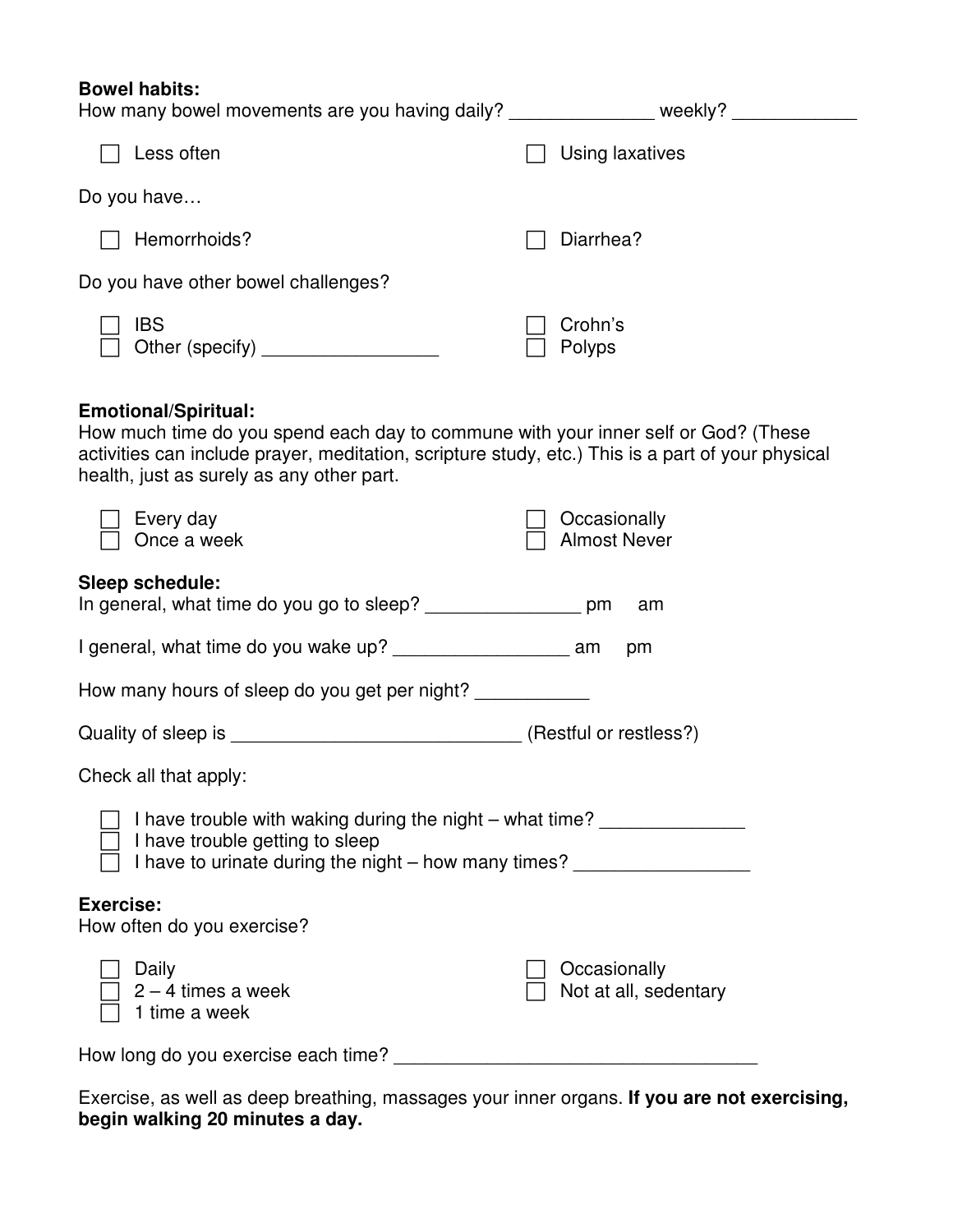## Weight:

| <b>Diseases:</b> What are they and how are they being treated? (medications, etc.) |  |
|------------------------------------------------------------------------------------|--|
| $1.$ $\overline{\phantom{a}}$                                                      |  |
|                                                                                    |  |
| $\begin{array}{c} \hline \text{3.} \end{array}$                                    |  |
| Injuries: What type of injury and when did it happen?                              |  |
| $1.$ $\overline{\phantom{a}}$                                                      |  |
|                                                                                    |  |
|                                                                                    |  |
| Surgeries: What type of surgery and when did you have it?                          |  |
|                                                                                    |  |
|                                                                                    |  |
| 3.                                                                                 |  |
| TRAUMA: Old traumas that changed your life                                         |  |
|                                                                                    |  |
|                                                                                    |  |
|                                                                                    |  |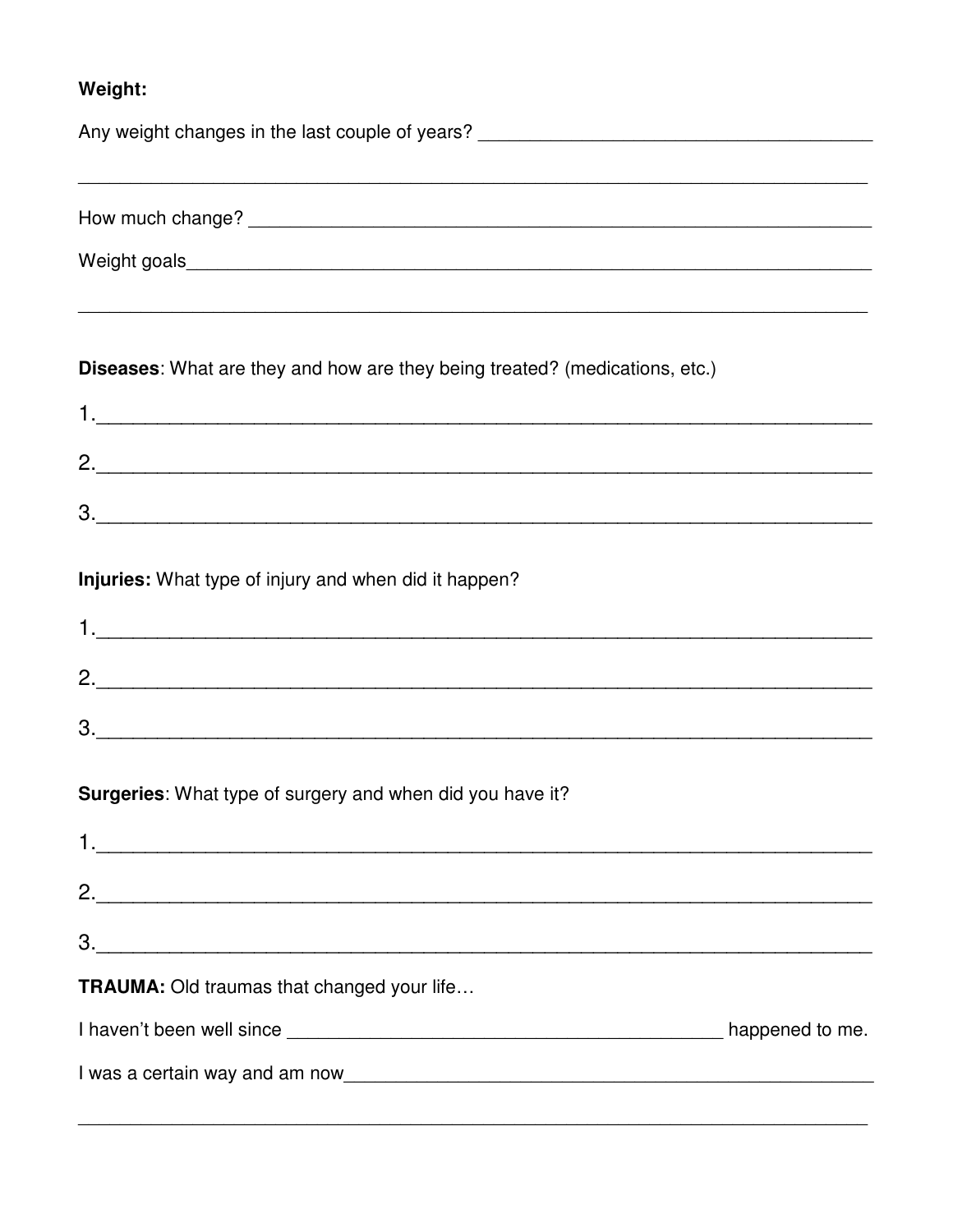**Dietary habits:** Foods affect all aspects of health; physical, mental, emotional, and spiritual.

Building foods-Concentrate your diet with these foods to heal from serious diseases or for more energy. If raw foods give you gas, either steam them or cook them. Use these foods as your main staple. Check all the ones you usually eat.

| Organic foods |
|---------------|
| Vegetables    |
| Raw foods     |

|  | $\Box$ Fresh, ripe fruits |  |
|--|---------------------------|--|
|  |                           |  |

Green foods

ods.

Raw seeds, raw nuts

Maintaining foods -These generally don't particularly improve your health. Use them in moderation. Check all the ones you usually eat.

| Breads (use whole grains)<br>Cooked foods (few or no enzymes) | Dairy (poorly absorbed, mucus<br>forming, lactose problems) |
|---------------------------------------------------------------|-------------------------------------------------------------|
| Spicy foods (may affect digestion)                            | $\Box$ Some frozen foods (few or no                         |
| Meats (use sparingly)                                         | enzymes)                                                    |
| Legumes (can produce gas)                                     |                                                             |

Foods to eliminate for allergies are wheat, dairy, sweets, and soda pop. Destructive foods - These can contribute to disease!!! Check all the ones you usually eat.

\_\_\_\_\_\_\_\_\_\_\_\_\_\_\_\_\_\_\_\_\_\_\_\_\_\_\_\_\_\_\_\_\_\_\_\_\_\_\_\_\_\_\_\_\_\_\_\_\_\_\_\_\_\_\_\_\_\_\_\_\_\_\_\_\_\_\_\_\_\_\_\_\_\_\_\_

| Tobacco (very hard on your health and pocket book)<br>Alcohol (emotional escape, source of sugar) |
|---------------------------------------------------------------------------------------------------|
| Fast foods (very little nutrition and high cost)                                                  |
| Over the counter drugs (more drugs, less health)                                                  |
| Prescription drugs (improve your health with the building foods)                                  |
| Recreational drugs (is this your emotional escape?)                                               |
| Peanut butter (most brands are rancid)                                                            |
| Processed foods (lots of preservatives)                                                           |
| Stimulants (the more you use, the less energy you have)                                           |
| Pork (poorly digested, lots of uric acid)                                                         |
| Sugar (may be a hormonal problem, contributes to osteoporosis)                                    |
| Soda pop (contributes to osteoporosis)                                                            |
| Margarine (it is a trans fatty acid, use butter instead)                                          |
| Canned foods (very little food value and no enzymes)                                              |
| Coffee (very acidic and may contribute to gout or kidney problems)                                |
| Fried foods (toxic and may impair memory and concentration)                                       |
|                                                                                                   |

Food cravings\_\_\_\_\_\_\_\_\_\_\_\_\_\_\_\_\_\_\_\_\_\_\_\_\_\_\_\_\_\_\_\_\_\_\_\_\_\_\_\_\_\_\_\_\_\_\_\_\_\_\_\_\_\_\_\_\_\_\_\_\_\_\_\_\_

Food sensitivities \_\_\_\_\_\_\_\_\_\_\_\_\_\_\_\_\_\_\_\_\_\_\_\_\_\_\_\_\_\_\_\_\_\_\_\_\_\_\_\_\_\_\_\_\_\_\_\_\_\_\_\_\_\_\_\_\_\_\_\_\_\_

Foods you avoid \_\_\_\_\_\_\_\_\_\_\_\_\_\_\_\_\_\_\_\_\_\_\_\_\_\_\_\_\_\_\_\_\_\_\_\_\_\_\_\_\_\_\_\_\_\_\_\_\_\_\_\_\_\_\_\_\_\_\_\_\_\_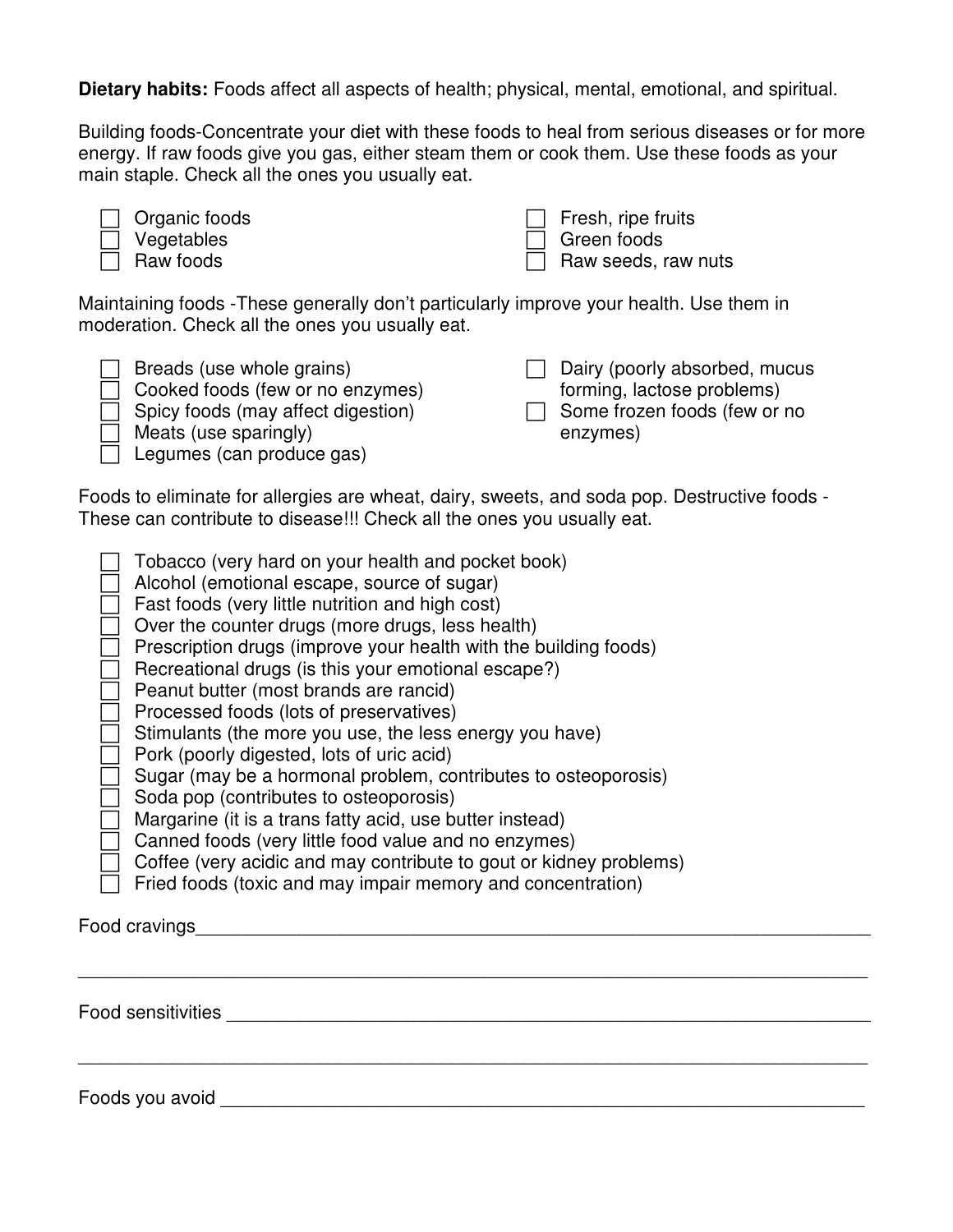### **OFFICE USE ONLY - LEAVE BLANK**

Natural Supplements for support:

|  |                           | Greens                        |  |           |  |  |  |  |  |
|--|---------------------------|-------------------------------|--|-----------|--|--|--|--|--|
|  | Antioxidants: Resveratrol | Grape Seed Extract Pycnogenol |  | Vitamin C |  |  |  |  |  |
|  |                           |                               |  |           |  |  |  |  |  |
|  |                           |                               |  |           |  |  |  |  |  |
|  |                           |                               |  |           |  |  |  |  |  |